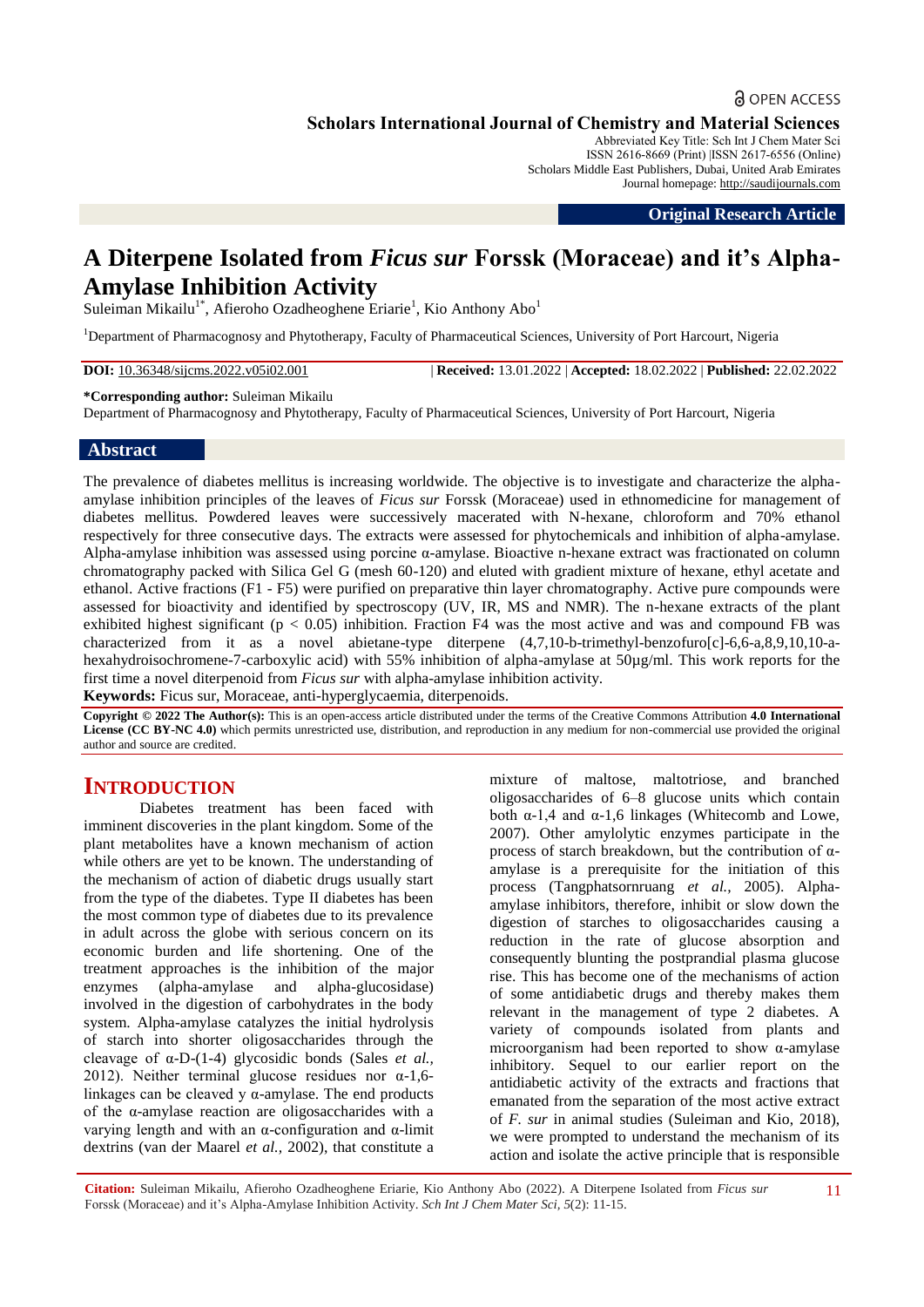for the activity. This study, therefore, investigated the alpha-amylase inhibitory activity of the active extracts and fractions and also isolates the bioactive principle.

## **MATERIALS AND METHODS**

## **Plant Materials**

*Ficus sur* Forssk (Moraceae) leaves were collected from Ahoada Local Government Area of Rivers State respectively. The leaves were identified and authenticated by Dr A.T. Oladele and Herbarium Specimens with voucher numbers UPF300 was deposited in the Herbarium Section of the Department of Forestry, University of Port Harcourt and in the Herbarium of Department of Pharmacognosy and Phytotherapy, University of Port Harcourt. The leaves were air-dried at room temperature, pulverized and preserved for further use.

#### **Extraction and column chromatography**

The powdered leaves of *Ficus sur* (1kg) were successively macerated with 2 Litres each of *N-h*exane, chloroform, and 70% ethanol respectively. The filtrates from each solvent were combined and concentrated using rotary evaporator *en vacuo* at  $40^{\circ}$ C. The combined N-hexane, chloroform and 70% ethanol extracts were later assessed for alpha-amylase inhibition as described below. The bioactive N-hexane extract was fractionated on column chromatography packed with silica gelG (60-120) eluting with a gradient mixture of N-hexane, dichloromethane, and ethanol. Fractions were monitored on analytical thin-layer chromatography (TLC) as earlier described by Suleiman and Kio (2018) and pooled to Fractions F1 to F5 were and then assessed for alpha-amylase inhibition.

#### **Alpha-amylase inhibition assay**

The alpha-amylase inhibition assay was performed as previously described by Suleiman *et al.,* (2019). A 0.5% w/v Porcine α-amylase (EC 3.2.1.1, type VI, Sigma) was prepared in Ice cold distilled water. Potato starch (0.5%w /v) in 20mM phosphate buffer (pH 6.9) containing 6.7mM Sodium Chloride was used as a substrate solution. Varying concentrations  $(1\mu$ g - 5 $\mu$ g/ml) of column fractions F1 to F5,  $(10\mu$ g/ml -50µg/ml) of FB and 5mg/ml of Acarbose (1ml) were mixed with 1ml of potato starch. This was followed by adding 1ml of the alpha-amylase solution and allowed to incubate for 5 minutes at  $25^{\circ}$ C. This reaction was stopped by adding 1ml DNS reagent and boiled at  $90^{\circ}$ C in a water bath for 15 minutes. The cooled reaction mixture was diluted with 1ml of deionized water and the absorbance of the test, acarbose, blank (without  $\alpha$ amylase), control (without extract) mixtures were immediately measured at 540nm using UVspectrophotometer. Percentage inhibition was calculated using the formula:

Percentage inhibition = Mean Absorbance (control) – Mean Absorbance (test sample) ×100%/Absorbance (control)

#### **Isolation, Purification and Characterization of Active Compound from** *Ficus sur*

Active column Fraction F4 was further separated on preparative TLC on silica gel  $GF<sub>254</sub>$ (0.5mm thickness) developing in hexane: ethyl acetate (3:7) which separates as two red and blue UV fluorescent bands. Each band was then scrapped off from the plates, extracted with dichloromethane and filtered. The filtrate was allowed to evaporate and redissolved in dichloromethane and then spotted on the TLC plate to ascertain its purity. They were assayed for inhibition. The active blue band was labelled FB. It has an  $R_f$  of 8.53 (Silica Gel GF<sub>254</sub> developed in a mobile phase of hexane: ethyl acetate (3:7)). It was an amorphous compound (9mg). It exhibited a molecular mass of 316 with a molecular formula of  $C_{19}H_{24}O_4$ . Details of its spectra data are shown in Table 1.

#### **RESULTS AND DISCUSSION**

One of the common drugs in the market that inhibits the breakdown of glucose in the body is acarbose. It inhibits [glycoside hydrolases](https://en.wikipedia.org/wiki/Glycoside_hydrolase) (enzymes) that are needed to digest [carbohydrates,](https://en.wikipedia.org/wiki/Carbohydrate) precisely, [alpha-glucosidase](https://en.wikipedia.org/wiki/Alpha-glucosidase) enzymes in the brush border of the small intestines, and pancreatic [alpha-amylase.](https://en.wikipedia.org/wiki/Alpha-amylase) Unfortunately, its side effects which include flatulence, diarrhoea and in some cases hepatitis also demand a new drug candidate with potent and undesired side effect. In Figure 1 only fraction F4 exhibited a dosedependent inhibition of alpha-amylase activity with 75.43% inhibition at 4ug/ml. however, this correlates with the activity reported in antidiabetic studies by Suleiman and Kio (2018) which also suggests that inhibition of alpha amylase is its mechanism of action. Further isolation and purification of fraction F4 yielded compound FB which also showed a dose-dependent inhibition of alpha-amylase activity with highest inhibition of 55% at 50µg/ml in Figure 2. The percentage inhibition at 50µg/ml was comparable to the standard drug that exhibited 61% inhibition though with apparent difference in their  $IC_{50}$  values in Figure 3. This, however, revealed that compound FB can delay the breakdown of carbohydrates by inhibiting the activity of alpha-amylase, hence could be a good candidate in the management of diabetes mellitus.

Compound FB has an  $R_f$  value of 0.85 on TLC and fluoresces blue colour under a UV lamp at 365nm. It was an amorphous compound. In its UV spectrum, an intense absorption at  $(\lambda_{\text{max}} 230 \text{nm}, \epsilon_{\text{max}} 528.44)$  and a moderate absorption at  $(\lambda_{\text{max}} 224 \text{nm}, \epsilon_{\text{max}} 347.71)$  were observed.

The structure of compound FB was further elucidated using FTIR, NMR (1-D and 2-D) and Mass spectroscopy. Confirmatory evidence are in the  $H$ -NMR spectrum showing signals of de-shielded protons with chemical shifts at  $\delta_{\rm H}$ : 3.5, 4.2, 5.2, 7.5 and 7.7 ppm corresponding to H-4-a of the secondary carbinol, H-6 of the primary carbinol, and the three olefinic  $(sp<sup>2</sup>)$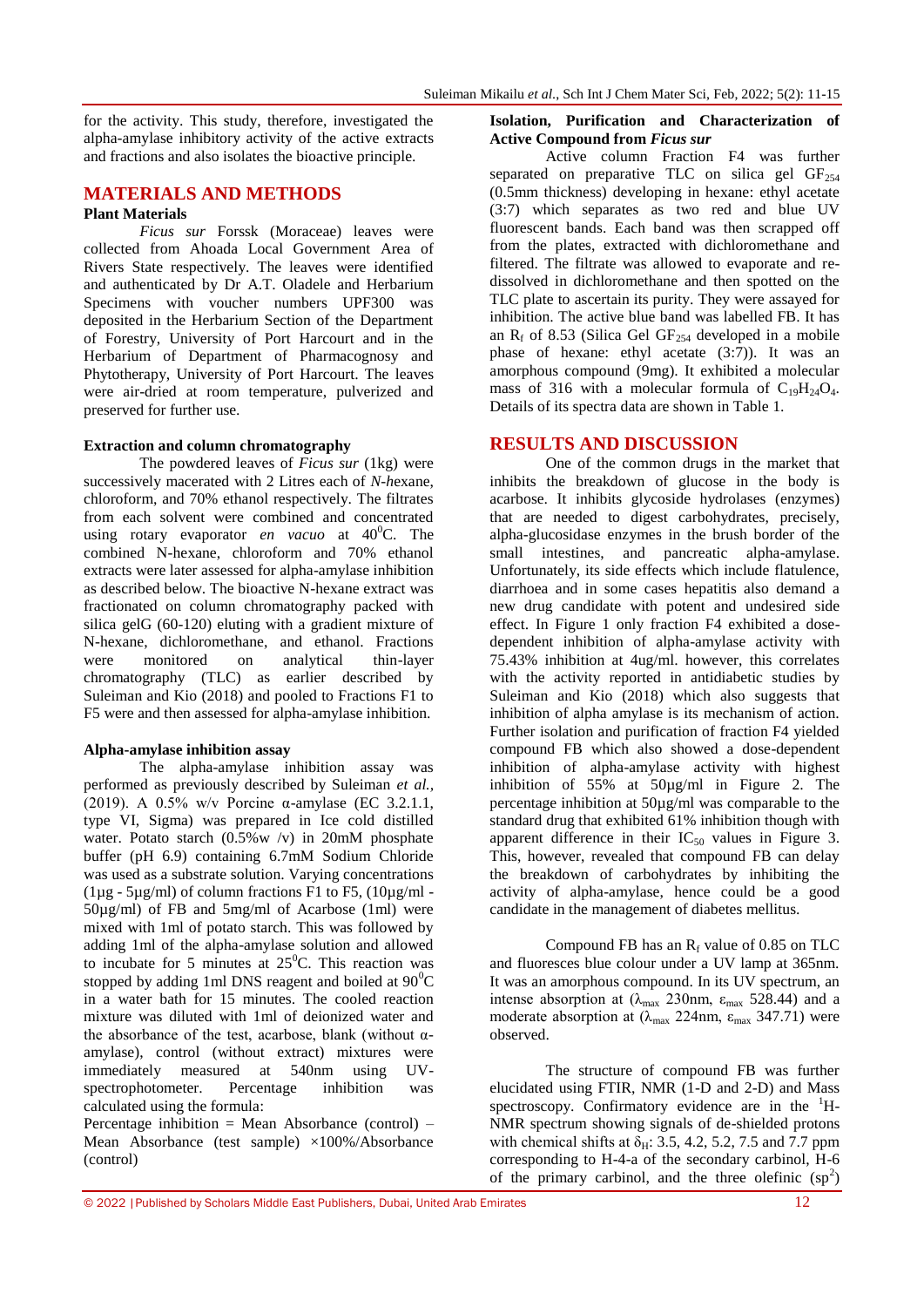protons H-11, H-3 and H-2 respectively. Also evident are three methyl protons singlets at  $\delta_{\rm H}$ : 0.75, 0.9 and 1.3 ppm for H-7-Me, H-10-b-Me and H-4-Me respectively. Their unambiguous assignment was rationalized based on 2-Dimensional one bond proton to carbon correlation (HSQC). Other proton chemical shift signals were also similarly rationalized as in Table 1.

The <sup>13</sup>C-NMR spectrum of compound FB showed a total of nineteen carbon signals indicating a diterpenoid which were rationalized based on 2- Dimensional one bond proton to carbon correlation (HSQC) as three methyl groups (–CH<sub>3</sub>) at  $\delta_c$  ppm: 11.0 (C-7-Me), 14.0 (C-10-Me), and 29 (C-4-Me); four methylene (CH<sub>2</sub>) groups at  $\delta_c$  ppm:  $\delta$ 24.0 (C-8), 34.0  $(C-9)$ , 42.0  $(C-10)$  and 69.0  $(C-6)$ , due to the primary carbinol or oxymethylene  $((-CH<sub>2</sub>O<sub>-</sub>)$  at ring B); six methine groups (-CH) that resonated at  $\delta_c$ : 39.0 (C-10a), 58.0 (C-6-a), 69.0 (C-4-a due to the secondary carbinol or oxymethine  $(>CHO-)$  of ring B), in addition to the olefinic methine (=CH-):122.0 (C-11), 129.0 (C-3) and 131.0 (C-2); and the six quartenary carbon  $(SC<)$ signals at  $\delta$ <sub>C</sub> ppm 30.0 (C-10-b), 43.1 (C-7), 139.0 (C-4), 140.0 (C-11-a), 149.0 (C-3-a) and 168.0 (C-7- COOH) as presented in Table 1.

The H-H COSY spectrum of the compound FB showed the coupling correlation between the protons: H-6 ( $\delta$ <sub>H</sub>4.2 ppm) and H-6-a ( $\delta$ H1.3 ppm), and also H-3 ( $\delta_H$  7.5 ppm) and H-2 ( $\delta_H$  7.7 ppm) of the furanoid ring D. Further confirmatory evidence of this unambiguous assignment is supported by the HMBC experiment which confirmed that: H-6 ( $\delta$ <sub>H</sub> 4.2 ppm) showed a<sup>4</sup>J<sub>HC</sub> correlation with carbon signals at position: C-10-b-Me ( $\delta_c$  14 ppm), C-10-b ( $\delta_c$  30 ppm), C-8 ( $\delta_c$  24 ppm), in addition to the  ${}^{3}J_{\text{HC}}$  correlation with carbon signals at position C-10-a ( $\delta_c$  39 ppm). Similarly, other correlations were evident in the HMBC as rationalized in Table 1. The carbon, hydrogen and oxygen number from the one and two dimensional NMR experiments were therefore rationalized with the mass spectrum obtained for Compound FB which showed a peak at m/z 317 correspondings to M+1equivalent to a molecular mass of 316 ( $C_{19}H_{24}O_4$ ) that is supporting the information from the NMR. Compound FB though found to be a novel compound with alpha-amylase inhibition activity has the same structural skeleton with abietane-type diterpenoids reported by Landucci and Zinkel (1991) and a generic name: 4,7,10-b-trimethylbenzofuro[c]-6,6-a,8,9,10,10-a-hexahydroisochromene-7-carboxylic acid.

# *N***-Hexane extract of** *F. sur*



**Fraction F4 obtained from** *F.sur*

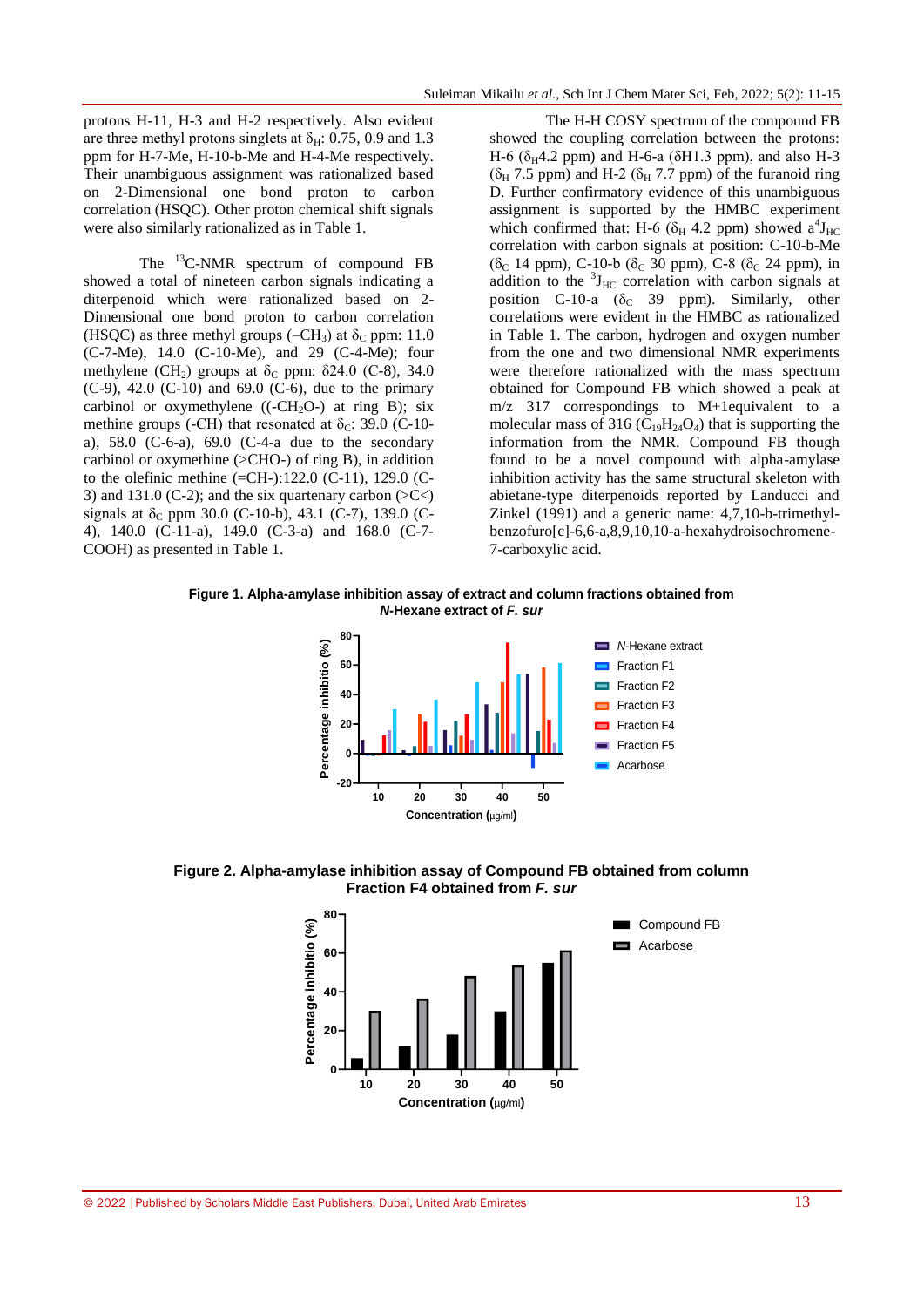

**<sup>150</sup> Figure 3. Median inhibitory concentration of Compound FB and Acarbose**

| Assigned position/identity of | $\delta C$ | $\delta$ HSQC  | $\cos Y$<br>$H-H$ | HMBC (ppm)                                                                                                                                     |
|-------------------------------|------------|----------------|-------------------|------------------------------------------------------------------------------------------------------------------------------------------------|
| an atom                       | (ppm)      | (ppm)          | (ppm)             | $^{2}$ J <sub>HC</sub> , $^{3}$ J <sub>HC</sub> , $^{4}$ J <sub>HC</sub>                                                                       |
| $1-0$                         |            |                |                   |                                                                                                                                                |
| C <sub>2</sub>                | 131        | 7.5            | $7.7(H_2)$        | $C_3(^2J_{HC})$                                                                                                                                |
| C3                            | 129        | 7.7            | $7.5(H_3)$        |                                                                                                                                                |
| C3a                           | 149        | $\blacksquare$ |                   |                                                                                                                                                |
| C <sub>4</sub>                | 139        |                |                   |                                                                                                                                                |
| C4a                           | 72.9       | 4.2            | $1.3(H_5)$        |                                                                                                                                                |
| C <sub>4</sub> -Me            | 29         | 3.5            |                   | $C_{10b}({}^4J_{HC}), C_{3a}({}^3J_{HC}), C_4({}^2J_{HC})$                                                                                     |
| $5-0$                         |            | $\blacksquare$ | ä,                |                                                                                                                                                |
| C6                            | 69         | 1.6            |                   | $C_{10b\text{-}Me}$ ( <sup>4</sup> J <sub>HC</sub> ), $C_{10-a}$ ( <sup>3</sup> J <sub>HC</sub> ), $C_{10b}$ ( <sup>4</sup> J <sub>HC</sub> ), |
|                               |            |                |                   | $C_8(^4J_{\rm HC})$                                                                                                                            |
| $C6-a$                        | 58         | 1.3            | $4.2(H_6)$        |                                                                                                                                                |
| C7                            | 43.1       |                |                   |                                                                                                                                                |
| $C7-Me$                       | 11         | 0.75           |                   | $\overline{C_7(^2J_{HC})}$                                                                                                                     |
| <b>C7-COOH</b>                | 168        |                |                   |                                                                                                                                                |
| C8                            | 24         | 1.5            |                   |                                                                                                                                                |
| C9                            | 34         | 1.3            |                   |                                                                                                                                                |
| C10                           | 42         | 2.4            |                   |                                                                                                                                                |
| $C10-a$                       | 39         | 1.6            |                   |                                                                                                                                                |
| C10 <sub>b</sub>              | 30         |                |                   |                                                                                                                                                |
| $C10b-Me$                     | 14         | 0.9            |                   | $C_{11a}({}^4J_{HC}),$ $C_{6-a}({}^4J_{HC}),$ $C_{10b}({}^2J_{HC}),$                                                                           |
|                               |            |                |                   | $C_{4a}({}^3J_{HC})$                                                                                                                           |
| C11                           | 122        | 5.2            |                   |                                                                                                                                                |
| C11a                          | <b>140</b> | $\blacksquare$ |                   |                                                                                                                                                |



## **CONCLUSION**

This study reveals that fraction F4 was the most active fraction with high percentage inhibition of alpha amylase and a novel isolated compound named 4,7,10-b-trimethyl-benzofuro[c]-6,6-a,8,9,10,10-a-

hexahydroisochromene-7-carboxylic acid from fraction F4 also inhibits alpha amylase. This suggests that compound FB could be a good lead in the development of anti-hyperglycemic drug.

#### **REFERENCES**

• Landucci, L. L., & Zinkel, D. F. (1991). The 1H and 13C NMR spectra of the abietadienoic resin acids *Holzforschung,* 45, 341-346.